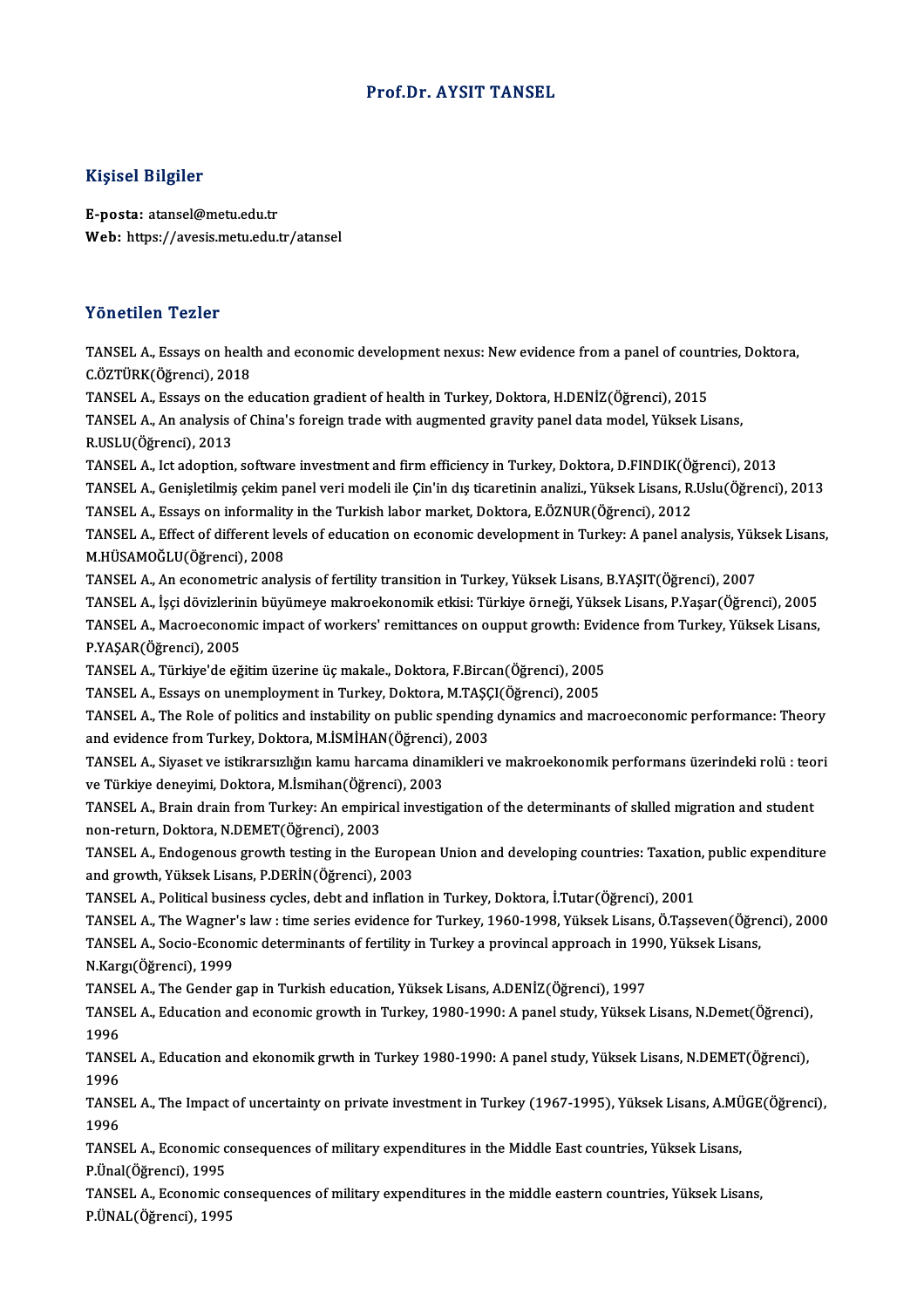TANSEL A., A Dynamic model of inflation in Turkey: A cointegration analysis, Yüksek Lisans, G.İZMİRLİ(Öğrenci), 1994 TANSEL A., A Dynamic model of inflation in Turkey: A cointegration analysis, Yüksek Lisans, G.İZMİRLİ(Öğrend<br>TANSEL A., Turkey and European Union: A Study of convergence in prices and exchange rates, Yüksek Lisans,<br>N COBAN TANSEL A., A Dynamic model of<br>TANSEL A., Turkey and Europea<br>N.ÇOBANOĞLU(Öğrenci), 1994

# N.ÇOBANOGLO(Ogrenci), 1994<br>SCI, SSCI ve AHCI İndekslerine Giren Dergilerde Yayınlanan Makaleler

|       | SCI, SSCI ve AHCI İndekslerine Giren Dergilerde Yayınlanan Makaleler                                                                               |
|-------|----------------------------------------------------------------------------------------------------------------------------------------------------|
| L.    | Private and Social Returns to Investment in Education: the Case of Turkey with Alternative Methods<br>Patrinos H. A., Psacharopoulos G., TANSEL A. |
|       | APPLIED ECONOMICS, cilt.53, sa.14, ss.1638-1658, 2021 (SSCI İndekslerine Giren Dergi)                                                              |
| П.    | Public-private sector wage gap by gender in Egypt: Evidence from quantile regression on panel data,<br>1998-2018                                   |
|       | TANSEL A, KESKİN H. İ., Ozdemir Z. A.                                                                                                              |
|       | WORLD DEVELOPMENT, cilt.135, 2020 (SSCI İndekslerine Giren Dergi)                                                                                  |
| Ш.    | Is there an informal employment wage penalty in Egypt? Evidence from quantile regression on panel                                                  |
|       | data                                                                                                                                               |
|       | TANSEL A., KESKİN H. İ., Ozdemir Z. A.                                                                                                             |
|       | EMPIRICAL ECONOMICS, cilt.58, sa.6, ss.2949-2979, 2020 (SSCI Indekslerine Giren Dergi)                                                             |
| IV.   | Do Emigrants Self-Select Along Cultural Traits? Evidence from the MENA Countries                                                                   |
|       | Docquier F., TANSEL A., Turati R.                                                                                                                  |
|       | INTERNATIONAL MIGRATION REVIEW, cilt.54, sa.2, ss.388-422, 2020 (SSCI İndekslerine Giren Dergi)                                                    |
| V.    | The Effect of Education on Health Behaviors and Obesity in Turkey: Instrumental Variable Estimates                                                 |
|       | from a Developing Country                                                                                                                          |
|       | TANSEL A., Karaoglan D.                                                                                                                            |
|       | EUROPEAN JOURNAL OF DEVELOPMENT RESEARCH, cilt.31, sa.5, ss.1416-1448, 2019 (SSCI İndekslerine Giren                                               |
|       | Dergi)                                                                                                                                             |
| VI.   | Transitions across labor market states including formal/informal division in Egypt                                                                 |
|       | TANSEL A., Ozdemir Z. A.                                                                                                                           |
|       | REVIEW OF DEVELOPMENT ECONOMICS, cilt.23, sa.4, ss.1674-1695, 2019 (SSCI İndekslerine Giren Dergi)                                                 |
| VII.  | English skills, labour market status and earnings of Turkish women<br>Di Paolo A., TANSEL A.                                                       |
|       | EMPIRICA, cilt.46, sa.4, ss.669-690, 2019 (SSCI İndekslerine Giren Dergi)                                                                          |
| VIII. | Wage Inequality and Wage Mobility in Turkey                                                                                                        |
|       | TANSEL A., DALGIC B., Guven A.                                                                                                                     |
|       | SOCIAL INDICATORS RESEARCH, cilt.142, sa.1, ss.107-129, 2019 (SSCI İndekslerine Giren Dergi)                                                       |
|       | IX. Long Memory in Turkish Unemployment Rates                                                                                                      |
|       | Alberiko Gil-Alana L., ÖZDEMİR Z. A., Tansel A.                                                                                                    |
|       | EMERGING MARKETS FINANCE AND TRADE, cilt.55, sa.1, ss.201-217, 2019 (SSCI İndekslerine Giren Dergi)                                                |
| X.    | Birth and employment transitions of women in Turkey: The emergence of role incompatibility                                                         |
|       | ABBASOĞLU ÖZGÖREN A., Ergocmen B., TANSEL A.                                                                                                       |
|       | DEMOGRAPHIC RESEARCH, cilt.39, ss.1241-1290, 2018 (SSCI İndekslerine Giren Dergi)                                                                  |
| XI.   | Unemployment invariance hypothesis, added and discouraged worker effects in Canada                                                                 |
|       | TANSEL A., ÖZDEMİR Z. A.                                                                                                                           |
|       | INTERNATIONAL JOURNAL OF MANPOWER, cilt.39, sa.7, ss.929-936, 2018 (SSCI İndekslerine Giren Dergi)                                                 |
| XII.  | Unemployment and labour force participation in Turkey                                                                                              |
|       | TANSEL A., Ozdemir Z. A., AKSOY E.                                                                                                                 |
|       | APPLIED ECONOMICS LETTERS, cilt.23, sa.3, ss.184-187, 2016 (SSCI İndekslerine Giren Dergi)                                                         |
| XIII. | OUTPUT-EMPLOYMENT RELATIONSHIP ACROSS SECTORS: A LONG- VERSUS SHORT-RUN                                                                            |
|       | <b>PERSPECTIVE</b>                                                                                                                                 |
|       | SAHIN A., Tansel A., BERUMENT M. H.                                                                                                                |
|       | BULLETIN OF ECONOMIC RESEARCH, cilt.67, sa.3, ss.265-288, 2015 (SSCI Indekslerine Giren Dergi)                                                     |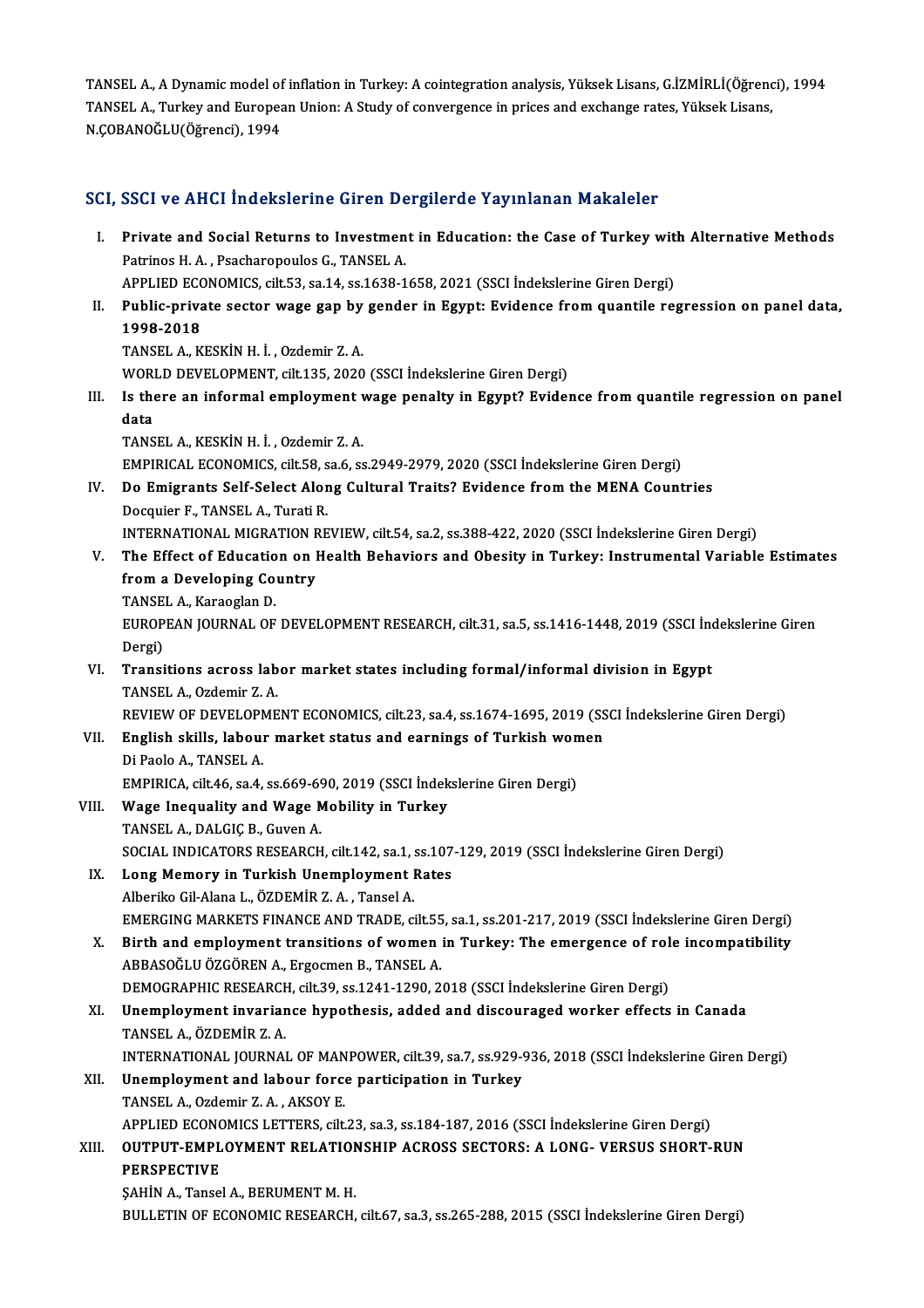| XIV.   | Returns to Foreign Language Skills in a Developing Country: The Case of Turkey<br>Di Paolo A., TANSEL A.                |
|--------|-------------------------------------------------------------------------------------------------------------------------|
|        | JOURNAL OF DEVELOPMENT STUDIES, cilt.51, sa.4, ss.407-421, 2015 (SSCI Indekslerine Giren Dergi)                         |
| XV.    | Brain Drain from Turkey: Return Intentions of Skilled Migrants                                                          |
|        | GÜNGÖR N.D., TANSEL A.                                                                                                  |
|        | INTERNATIONAL MIGRATION, cilt.52, sa.5, ss.208-226, 2014 (SSCI İndekslerine Giren Dergi)                                |
| XVI.   | Management-employee relations, firm size and job satisfaction<br>TANSEL A., Gazioglu S.                                 |
|        | INTERNATIONAL JOURNAL OF MANPOWER, cilt.35, sa.8, ss.1260-1275, 2014 (SSCI İndekslerine Giren Dergi)                    |
| XVII.  | INTERNATIONAL LABOUR FORCE PARTICIPATION RATES BY GENDER: UNIT ROOT OR STRUCTURAL<br><b>BREAKS?</b>                     |
|        | ÖZDEMİR Z. A., Balcilar M., TANSEL A.                                                                                   |
|        | BULLETIN OF ECONOMIC RESEARCH, cilt.65, 2013 (SSCI İndekslerine Giren Dergi)                                            |
| XVIII. | AN ANALYSIS OF POLITICAL AND INSTITUTIONAL POWER DISPERSION: THE CASE OF TURKEY<br>Tutar I, TANSEL A                    |
|        | CONTEMPORARY ECONOMIC POLICY, cilt.30, sa.4, ss.548-565, 2012 (SSCI İndekslerine Giren Dergi)                           |
| XIX.   | Wage Inequality and Returns to Education in Turkey: A Quantile Regression Analysis                                      |
|        | TANSEL A., Bodur F. B.                                                                                                  |
|        | REVIEW OF DEVELOPMENT ECONOMICS, cilt.16, sa.1, ss.107-121, 2012 (SSCI İndekslerine Giren Dergi)                        |
| XX.    | Impact of Sibship Size, Birth Order and Sex Composition on School Enrolment in Urban Turkey                             |
|        | DAYIOĞLU TAYFUR M., Kirdar M. G., TANSEL A.                                                                             |
|        | OXFORD BULLETIN OF ECONOMICS AND STATISTICS, cilt.71, sa.3, ss.399-426, 2009 (SCI İndekslerine Giren Dergi)             |
| XXI.   | Macroeconomic Policy and Unemployment by Economic Activity: Evidence from Turkey<br>BERUMENT M. H., DOĞAN N., TANSEL A. |
|        | EMERGING MARKETS FINANCE AND TRADE, cilt.45, sa.3, ss.21-34, 2009 (SSCI İndekslerine Giren Dergi)                       |
| XXII.  | Brain drain from Turkey: the case of professionals abroad                                                               |
|        | Guengoer N D , TANSEL A                                                                                                 |
|        | INTERNATIONAL JOURNAL OF MANPOWER, cilt.29, sa.4, ss.323-347, 2008 (SSCI İndekslerine Giren Dergi)                      |
| XXIII. | Brain drain from Turkey: an investigation of students' return intentions                                                |
|        | GÜNGÖR N.D., TANSEL A.                                                                                                  |
|        | APPLIED ECONOMICS, cilt.40, sa.23, ss.3069-3087, 2008 (SSCI Indekslerine Giren Dergi)                                   |
| XXIV.  | Social and economic determinants of Turkish voter choice in the 1995 parliamentary election                             |
|        | Akarca A T, Tansel A                                                                                                    |
|        | ELECTORAL STUDIES, cilt.26, sa.3, ss.633-647, 2007 (SSCI Indekslerine Giren Dergi)                                      |
| XXV.   | Economic performance and political outcomes: An analysis of the Turkish parliamentary and local                         |
|        | election results between 1950 and 2004                                                                                  |
|        | Akarca A.T., Tansel A.                                                                                                  |
|        | PUBLIC CHOICE, cilt.129, ss.77-105, 2006 (SSCI Indekslerine Giren Dergi)                                                |
| XXVI.  | Demand for education in Turkey: A tobit analysis of private tutoring expenditures                                       |
|        | Tansel A., Bircan F.                                                                                                    |
|        | ECONOMICS OF EDUCATION REVIEW, cilt.25, sa.3, ss.303-313, 2006 (SSCI Indekslerine Giren Dergi)                          |
| XXVII. | Economic performance and unemployment: evidence from an emerging economy                                                |
|        | Berument H., Dogan N., Tansel A.                                                                                        |
|        | INTERNATIONAL JOURNAL OF MANPOWER, cilt.27, ss.604-623, 2006 (SSCI İndekslerine Giren Dergi)                            |

## Diğer Dergilerde Yayınlanan Makaleler

Iger Dergilerde Yayınlanan Makaleler<br>I. Analyzing Internal Migration to Antalya and Mugla through Gravity Modelling Akarca A.T., TANSEL A.<br>Analyzing Internal Mi<br>Akarca A.T., TANSEL A. Analyzing Internal Migration to Antalya and Mugla through Gravity Mo<br>Akarca A. T. , TANSEL A.<br>SOSYOEKONOMI, cilt.26, sa.37, ss.117-126, 2018 (ESCI İndekslerine Giren Dergi)